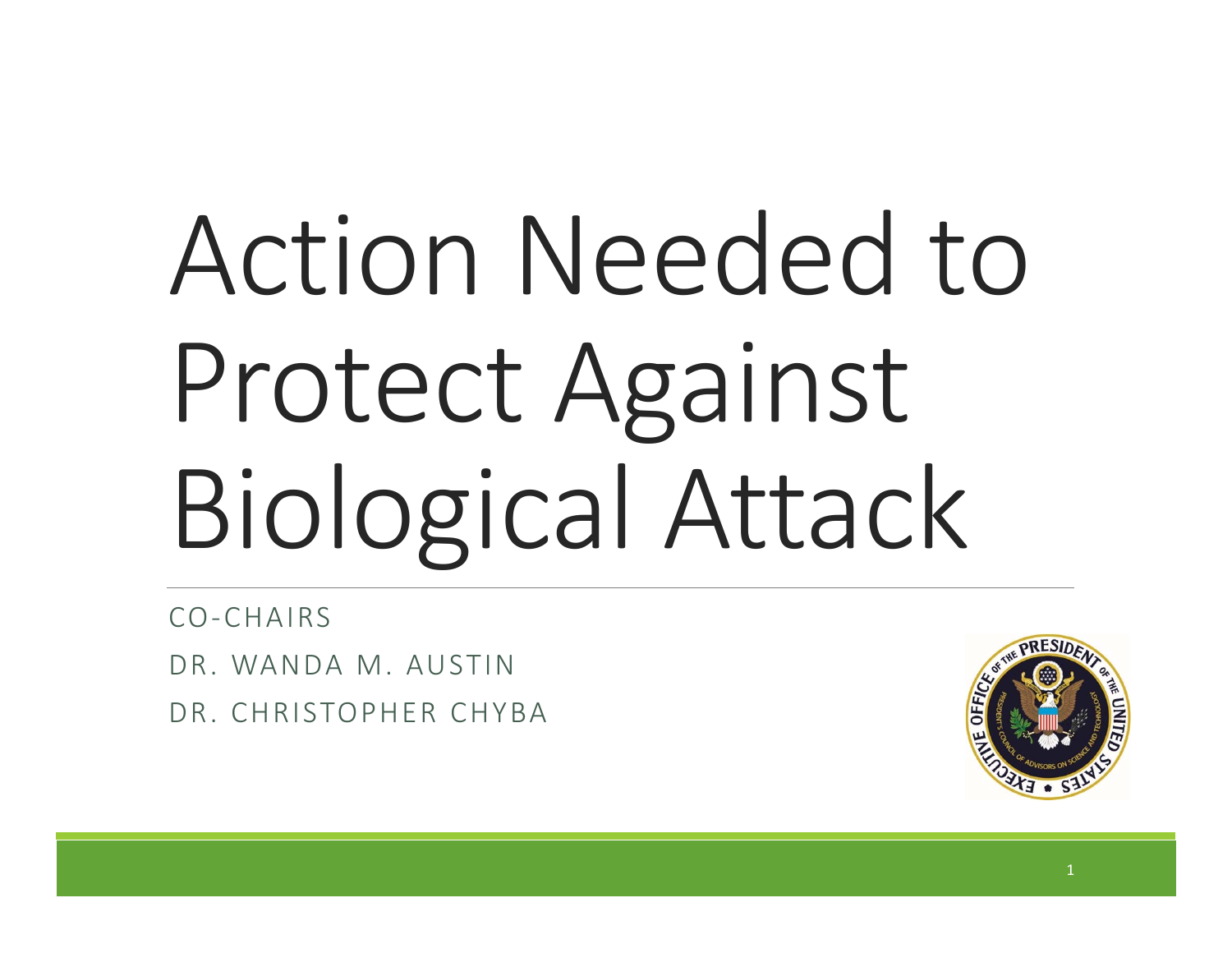

# Biothreat Working Group Members

#### PCAST MEMBERS

- Wanda Austin, Co‐Chair
- Chris Chyba, Co‐Chair
- Bill Press
- Barbara Schaal

#### PCAST & OSTP STAFF

- Ashley Predith
- Gerald Epstein
- Jen Michael
- Alli Curran
- Susan Coller‐Monarez\*
- Marjory Blumenthal\*
- \* ‐ no longer with OSTP

#### OUTSIDE EXPERTS

#### Roger Brent, PHD

• Researcher, Fred Hutchinson Cancer Research Center

#### Mark Buller, PHD

◦ Professor, Molecular Microbiology & Immunology, Saint Louis University School of Medicine

#### Thomas Inglesby, MD

◦ CEO & Director, UPMC Center for Health Security

#### David Relman, MD

◦ Professor, Departments of Medicine, and of Microbiology and Immunology, Stanford University and Chief of Infectious Diseases at VA Palo Alto Health Care System

#### Tim Stearns, PHD

◦ Professor & Chair, Department of Biology, Stanford University









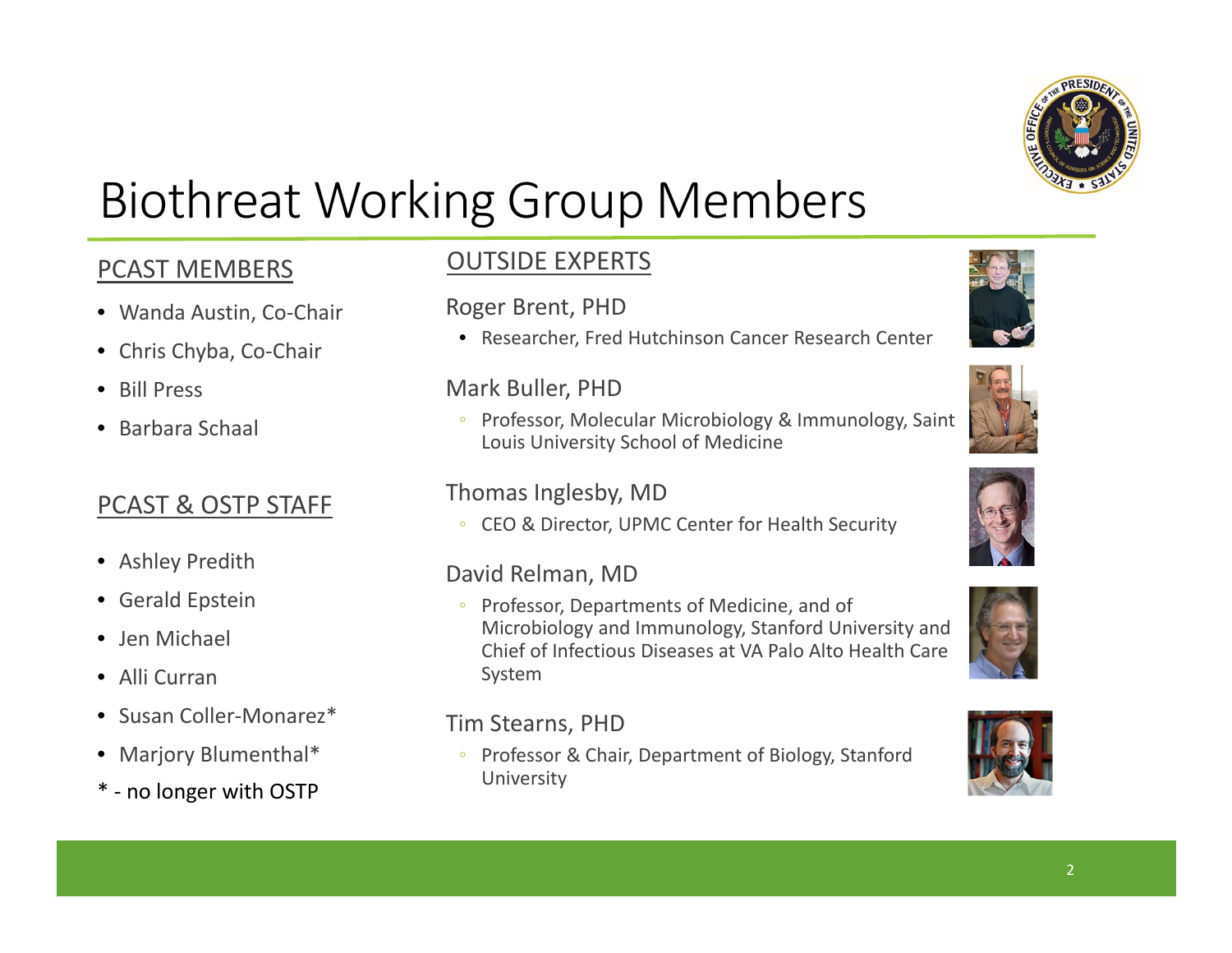

### Study Goals

(1) Decrease probability that the United States sustains serious damage from <sup>a</sup> biological attack.

(2) Decrease probability of or preempt biological attack on the United States and worldwide.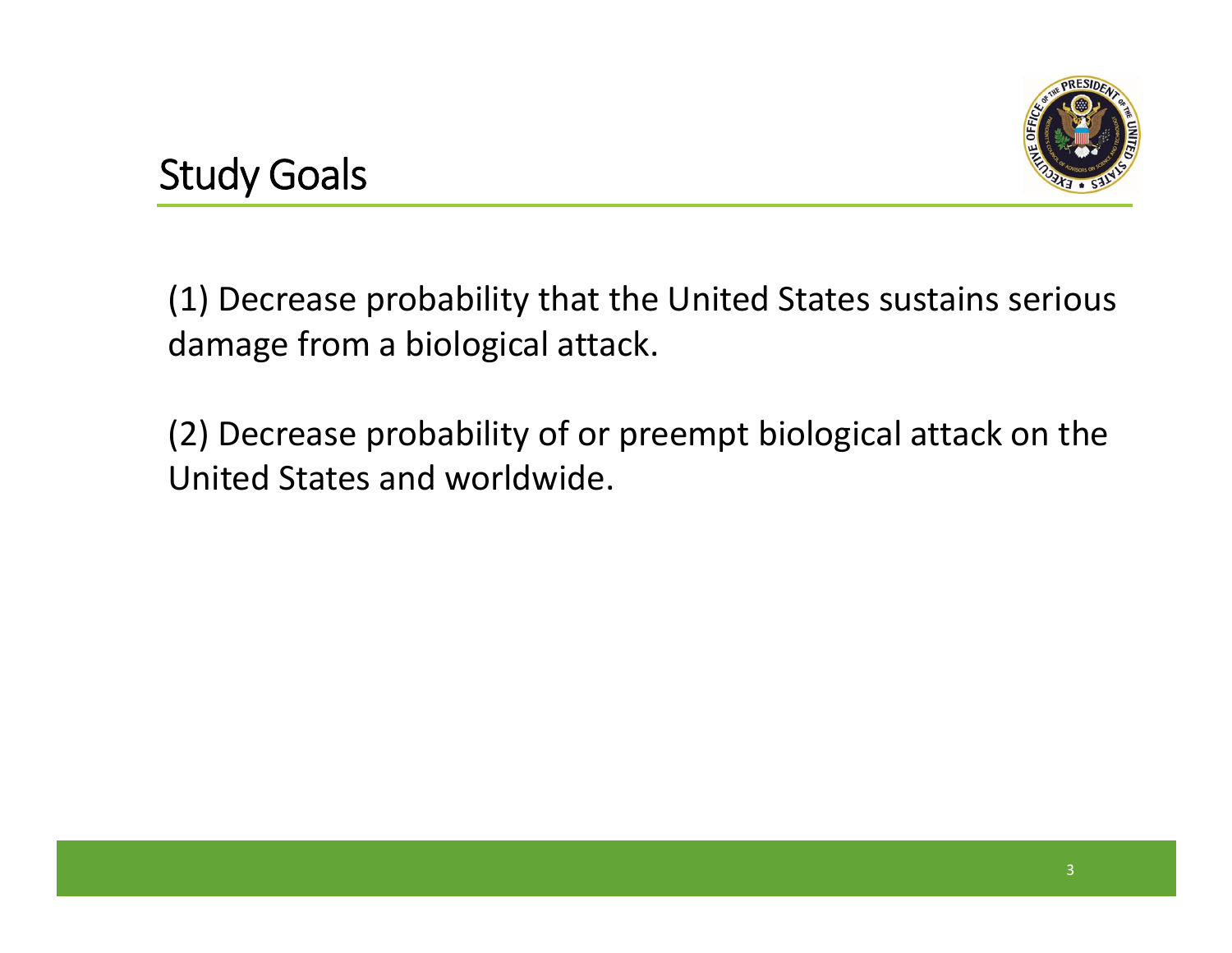## Near‐Term Recommendations



**RECOMMENDATION 1. The President should create <sup>a</sup> new interagency entity charged with planning, coordination, and oversight of national biodefense activities across the Intelligence Community and the Departments of Defense, Homeland Security, Health and Human Services (HHS), and Agriculture. The entity should be co‐led by the Assistant to the President for Homeland Security and Counterterrorism, the Assistant to the President for Science and Technology, and the Chair of the Domestic Policy Council.** The entity should have senior‐level representation from all of the indicated agencies, including from within HHS, the Centers of Disease Control and Prevention (CDC), the Biomedical Advanced Research Projects Administration (BARDA), and the National Institutes of Health (NIH). The entity should be charged with:

- a. Developing, within six months, <sup>a</sup> national biodefense strategy—including short‐, medium‐, and long‐term components—to anticipate, prepare for, and respond to all issues that arise as biotechnology continues to advance;
- b. Preparing thereafter annual public updates (with <sup>a</sup> classified annex) to the President that describe progress toward achieving the strategy and update the strategy as necessary;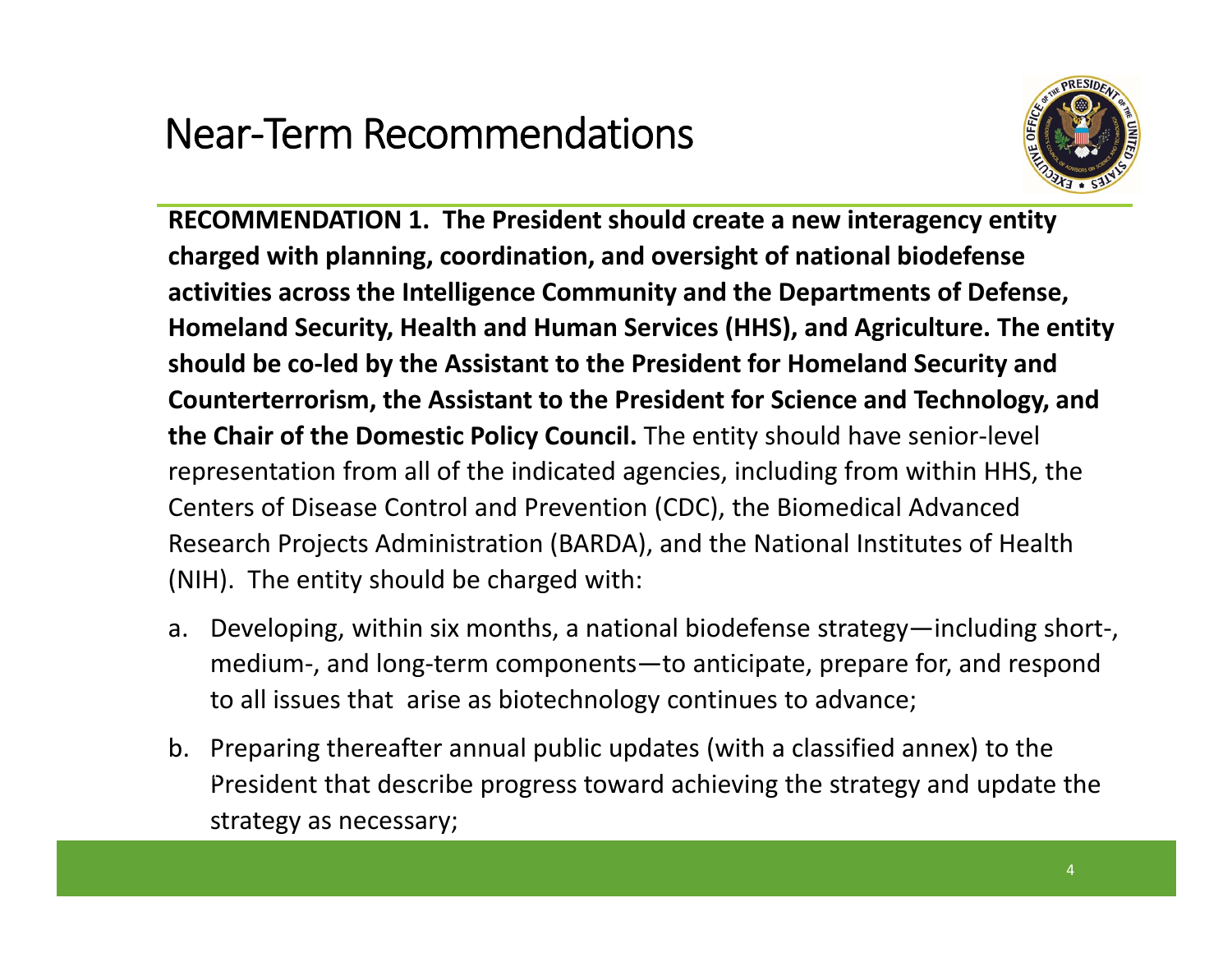

# Near‐Term Recommendations

- c. Overseeing execution of the national biodefense strategy and holding agencies accountable for progress;
- d. Guiding requirements and taskings of the Intelligence Community (IC) and holding the IC accountable for adequate collection and analysis of current and future biological threats to the United States and for other activities of the IC that might mitigate these threats; and
- e. Ensuring coordination of efforts against new and emerging infectious diseases, antibiotic resistance, and intentional biothreats—including through the development of biosurveillance systems and the new medical‐ countermeasures.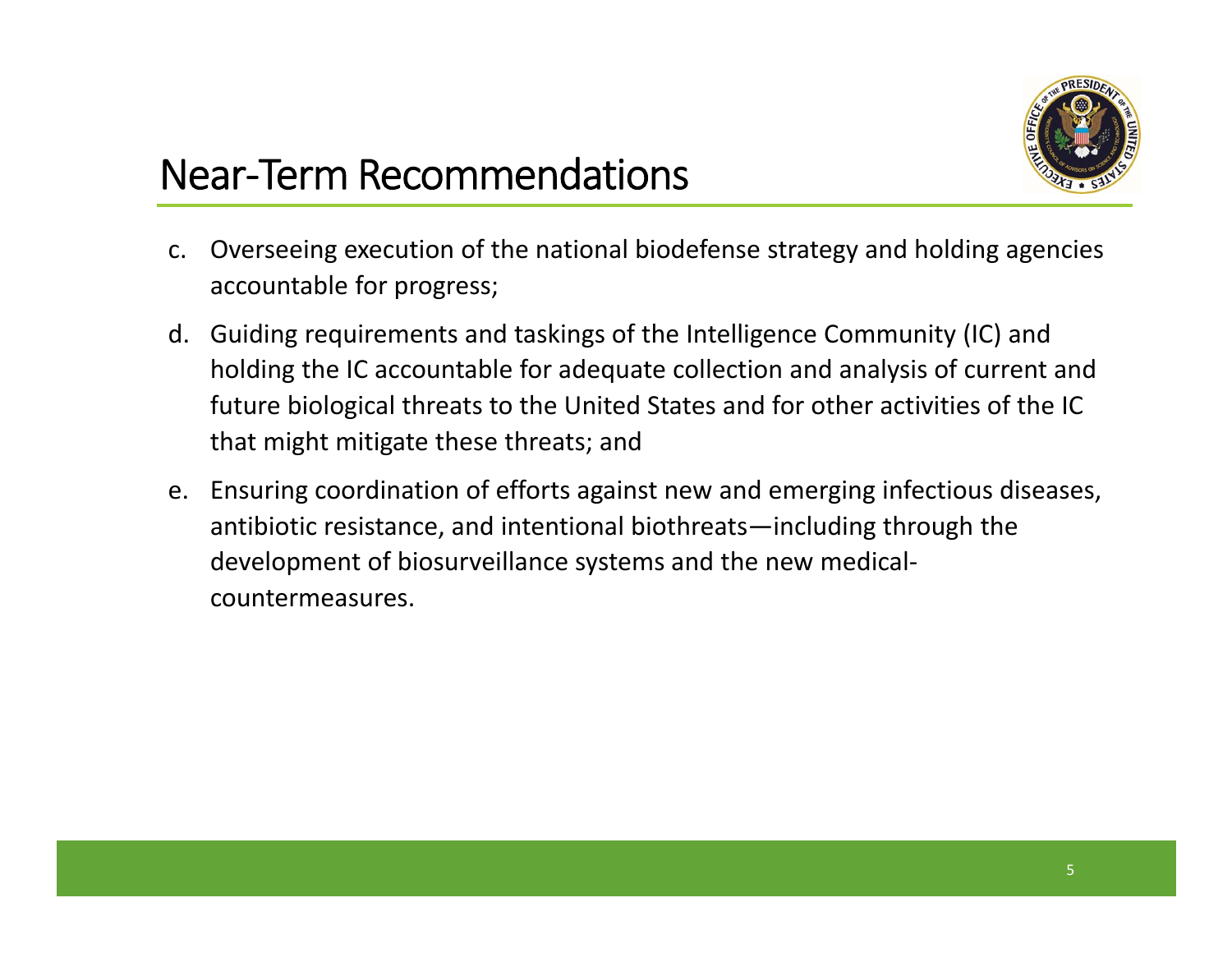

# Near‐Term Recommendations

**RECOMMENDATION 2. The President should request that Congress establish <sup>a</sup> Public Health Emergency Response Fund of at least \$2 billion. The fund would support mobilization of rapid Federal responses to serious, rapidly emerging natural or intentional infectious‐disease events, public health interventions (CDC), scientific research (BARDA and NIH), regulatory activities (FDA), and global response (DOD/AID/CDC).**

- a. The Emergency Response Fund should, analogously to FEMA's Disaster Relief Fund, consist of funds that carry over across years and can be replenished by routine and emergency appropriations.
- b. Access to funds should be contingent upon the express authorization of the President or the joint agreement of the secretaries of HHS and DHS.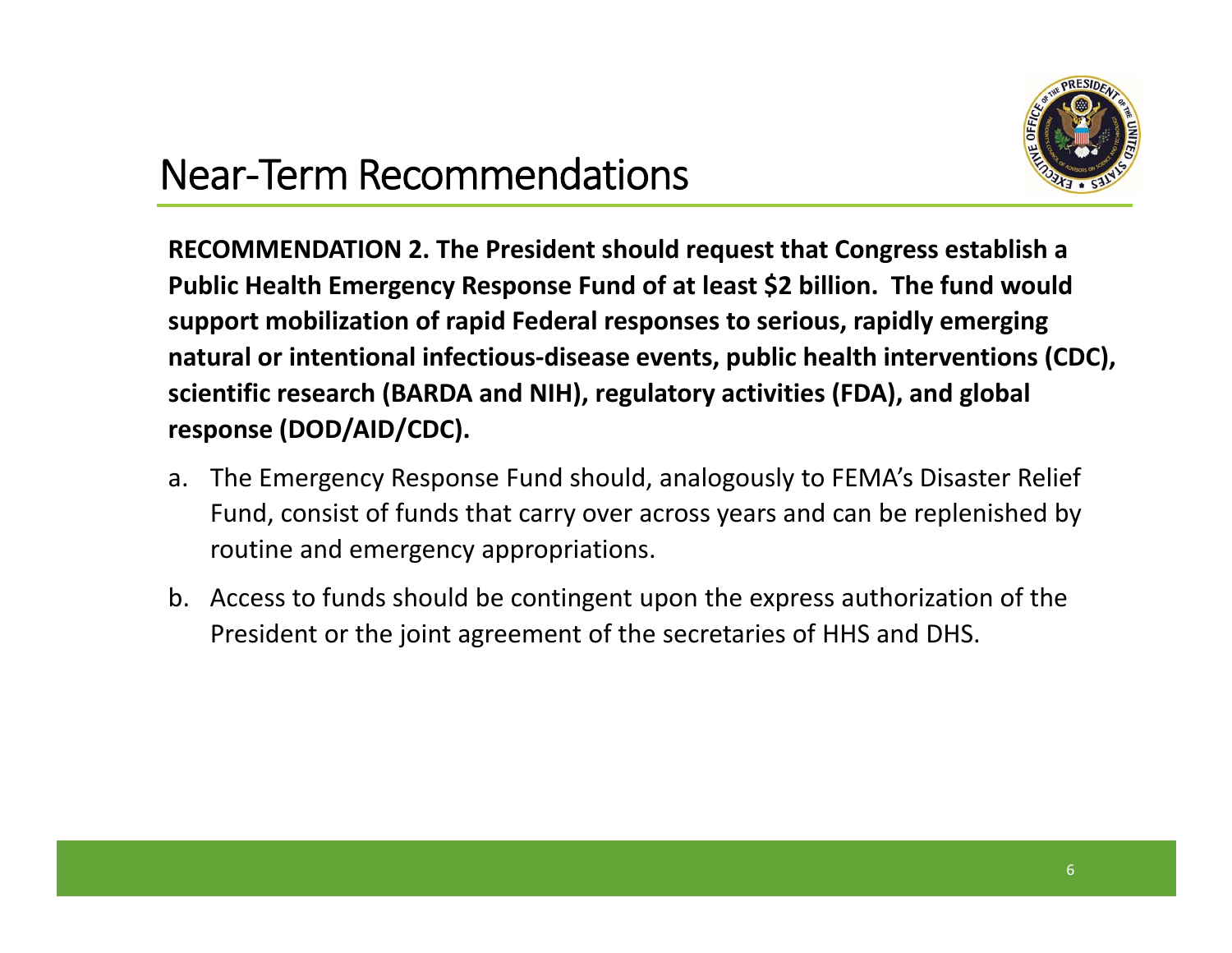

**RECOMMENDATION 3. As part of its national biodefense strategy, the White House should act to substantially strengthen Federal, state, and local public health infrastructure for disease surveillance, as well as promote <sup>a</sup> stronger international system of disease surveillance.** The surveillance capacity should include:

- a. Laboratory networks in the United States and abroad with the capability for early detection and rapid monitoring of both manmade and natural emerging infectious agents, in public health, agricultural, and wildlife settings.
- b. The ability to routinely and rapidly employ advanced biological tools—including rapid diagnostic tests, large‐scale genome sequencing and analysis, and new approaches to monitor the host immune system—for systematic evaluation of possible cases, including those presenting simply as "fevers of unknown origin" or "severe acute respiratory infections."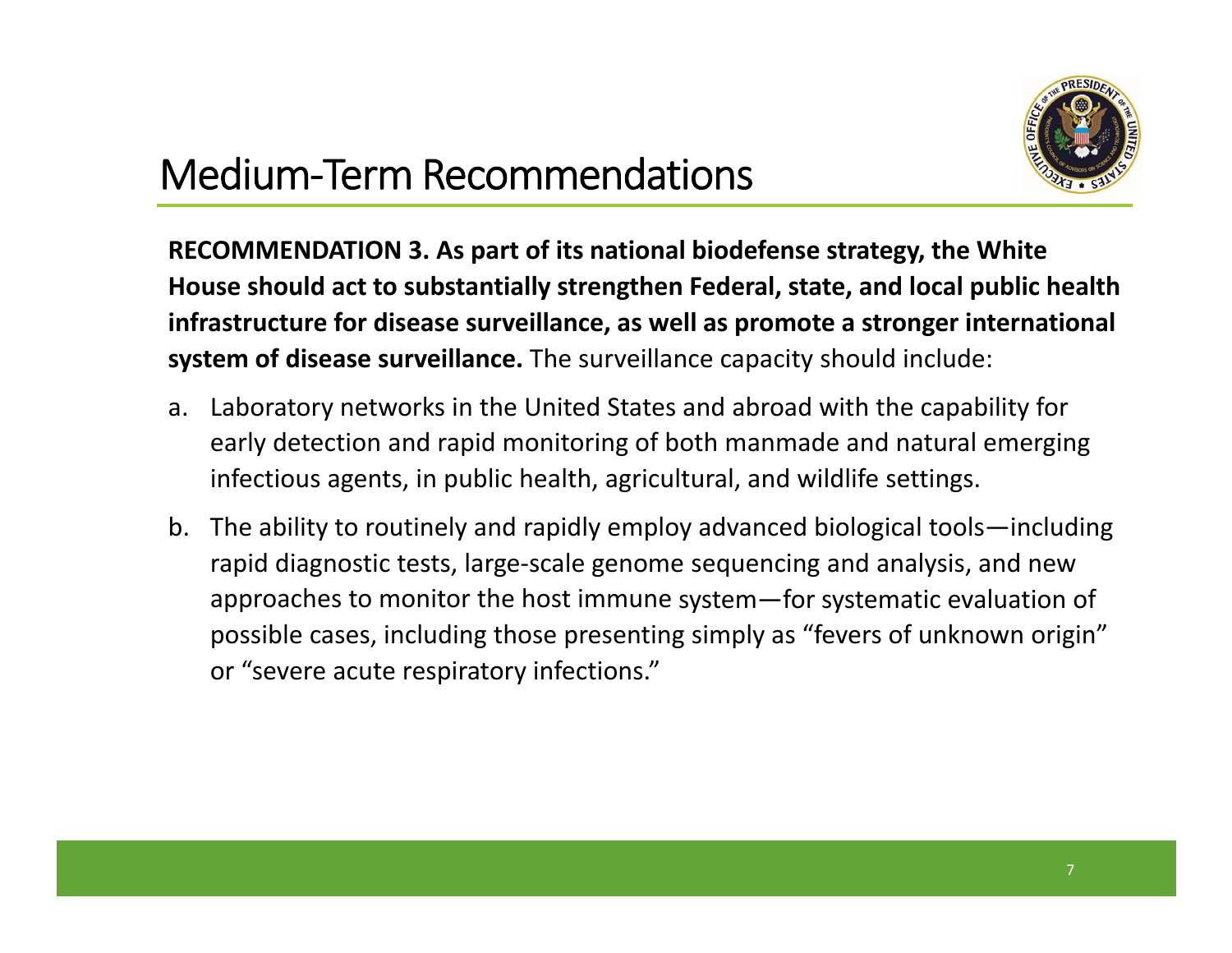

**RECOMMENDATION 4. The White House should set the following ambitious ten‐ year goals with appropriate funding (of at least \$250 million per year) for medical counter‐measures preparedness. The Secretary of Health and Human Services (HHS) and the Secretary of Defense (DoD) should report annually to the White House about progress and impediments to reaching these goals:**

- a. For infectious organisms for which there exist effective approaches to creating vaccines, the United States should have the ability to accomplish, within <sup>a</sup> six‐ month period, the complete development, manufacture, clinical testing, and licensure of <sup>a</sup> vaccine. For pandemic influenza, the goal should be 3 to 4 months to vaccine deployment.
- b. For infectious organisms that might be reasonably anticipated to lead to sudden epidemic spread that could threaten the US population or US interests overseas, the United States should have pre‐tested vaccine candidates through safety and immunogenicity studies.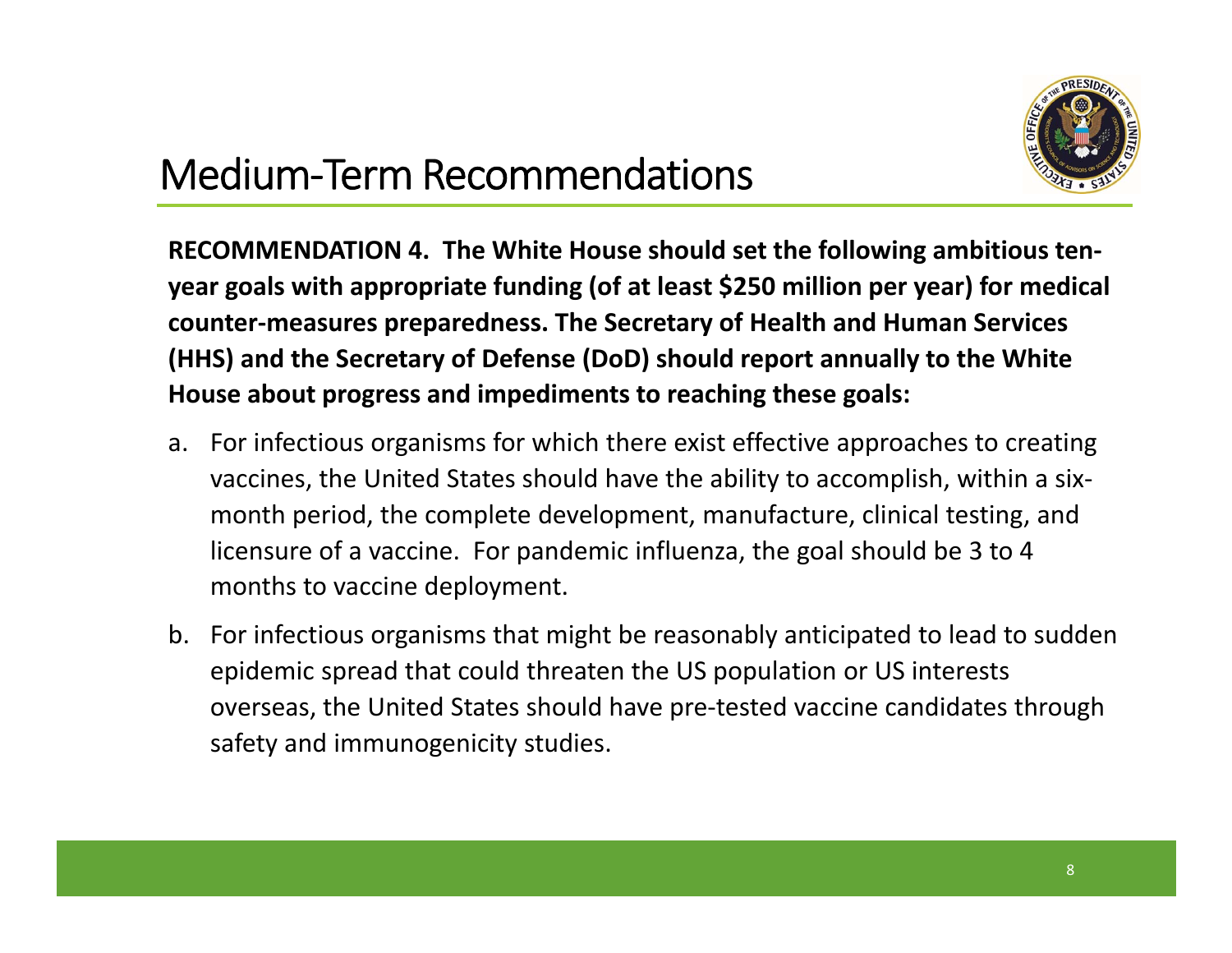

**RECOMMENDATION 5. The United States should set as <sup>a</sup> national priority the identification and development of additional classes of broad‐spectrum antibiotic and antiviral drugs. Building on progress already made pursuant to the President's Executive Order on Combating Antibiotic Resistant Bacteria, and the corresponding National Strategy and National Action Plan, the United States should fully implement PCAST's recommendations from its 2014 report** *Combating Antibiotic Resistance* **related to antibiotic development, as well as the analogous strategies for antiviral development:**

- a. Expand fundamental research relevant to developing antibiotics for human healthcare and other approaches to treating bacterial infections,
- b. Establish <sup>a</sup> robust national infrastructure to support clinical trials of new antibiotics,
- c. Strengthen and expand the dedicated existing regulatory efforts for MCMs and develop new regulatory pathways to evaluate urgently needed antibiotics, and
- d. Significantly increase economic incentives for developing urgently needed antibiotics.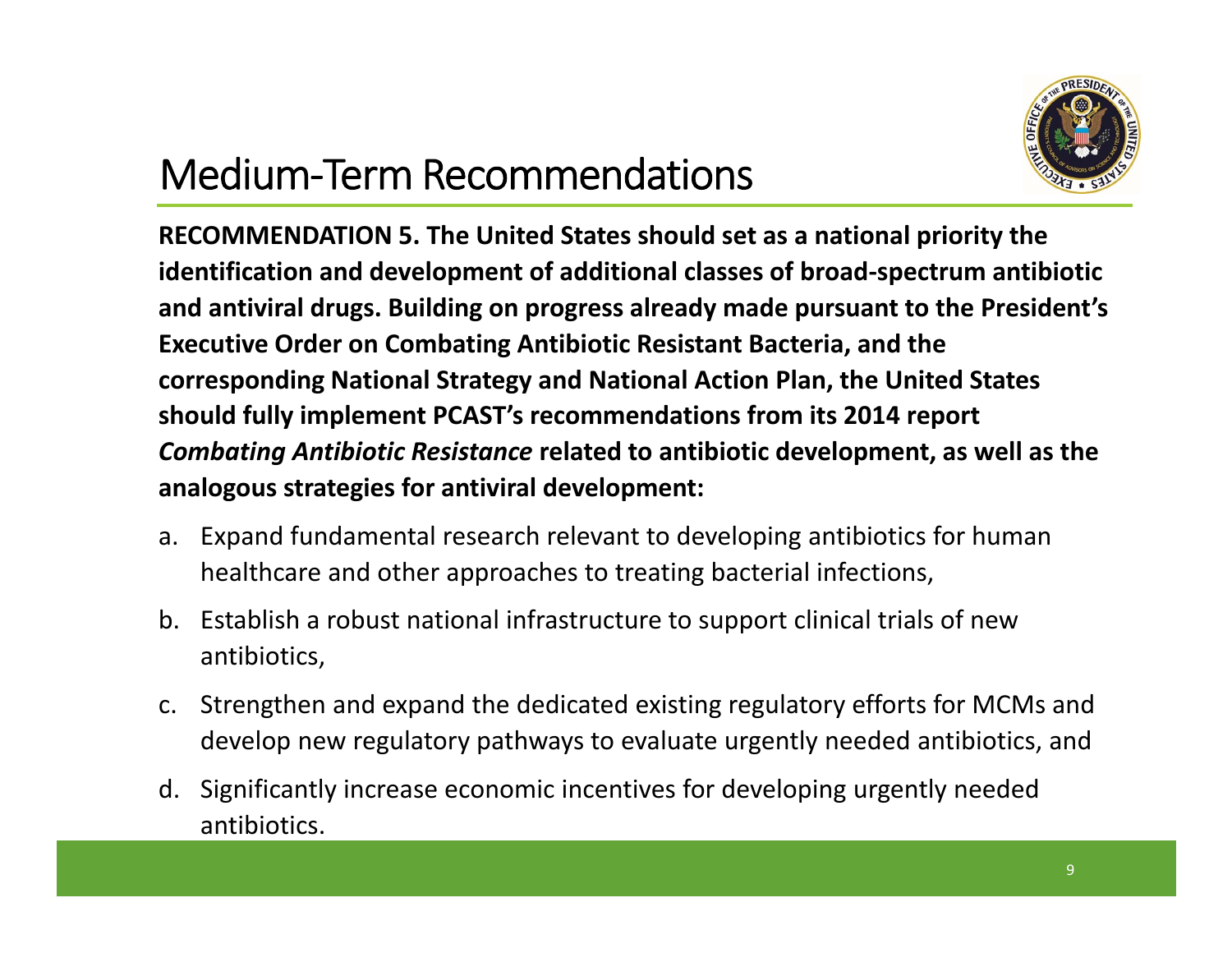

**(Recommendation 5, continued) The United States should also support the development of platform technologies for rapid production of therapeutics and preventative medicines (examples include specific immunobiologicals such as engineered antibodies, emerging nanomedicines that elicit specific and desired immune responses, and chemically modified nucleic acids with peptide adjuvants) to neutralize and block infectious organisms of natural origin or agents of biological attack.**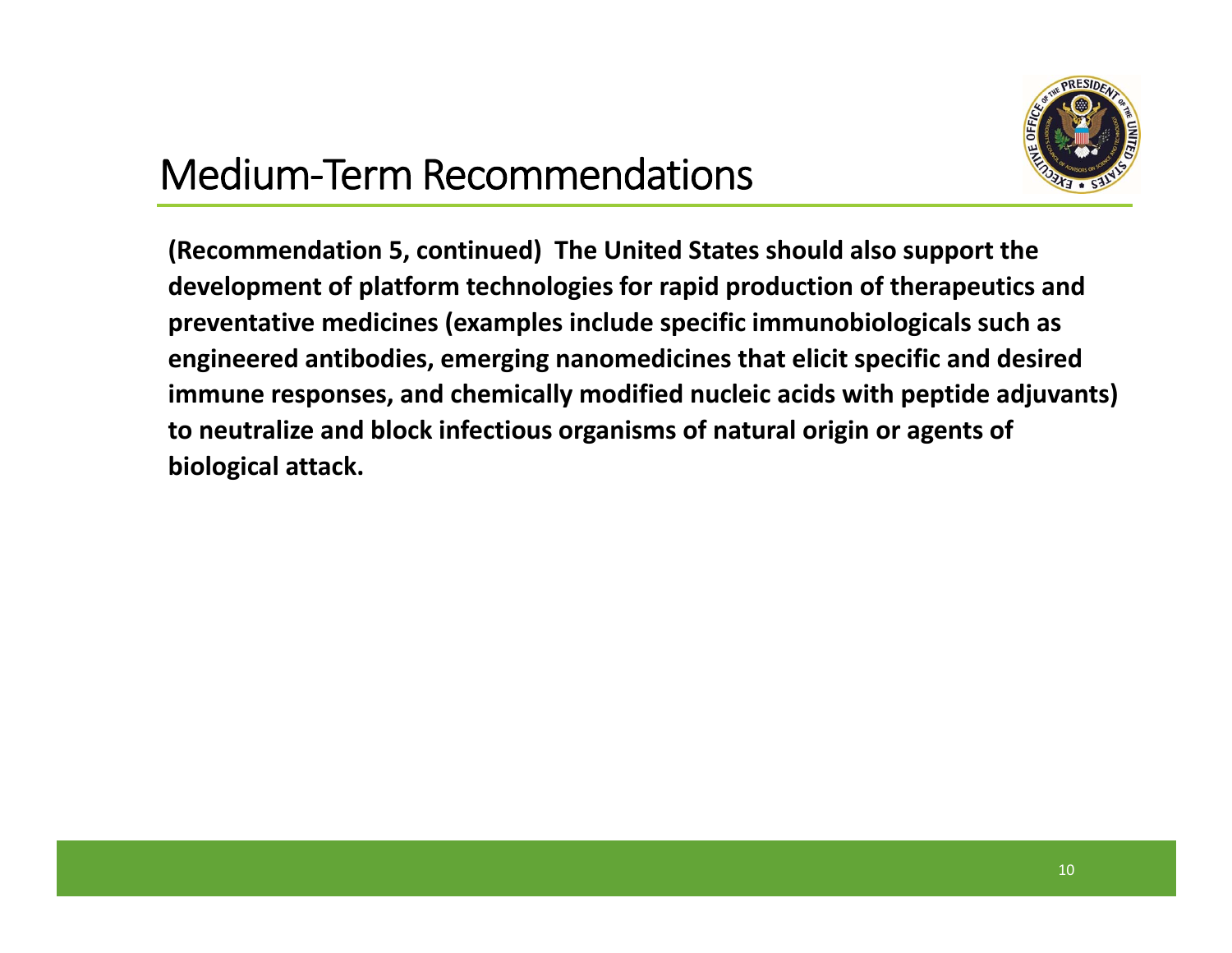

**RECOMMENDATION 6. The Departments of Defense, Health and Human Services, and other government agencies should promote vigorous basic and applied research efforts in academic, industrial, and government laboratories with the goal of developing new types of countermeasures. These countermeasures should be rapidly and easily modified to target, safely and effectively, specific human‐ made and naturally‐occurring pathogens. The delivery of approved countermeasures should be within days after the an agent's detection and characterization.**

HHS and DoD should receive new funding of \$75M/year for four years to lay the foundation of this initiative. Funding for relevant agencies within HHS and DoD should then ramp up to <sup>a</sup> steady‐state of at least \$250M/year.